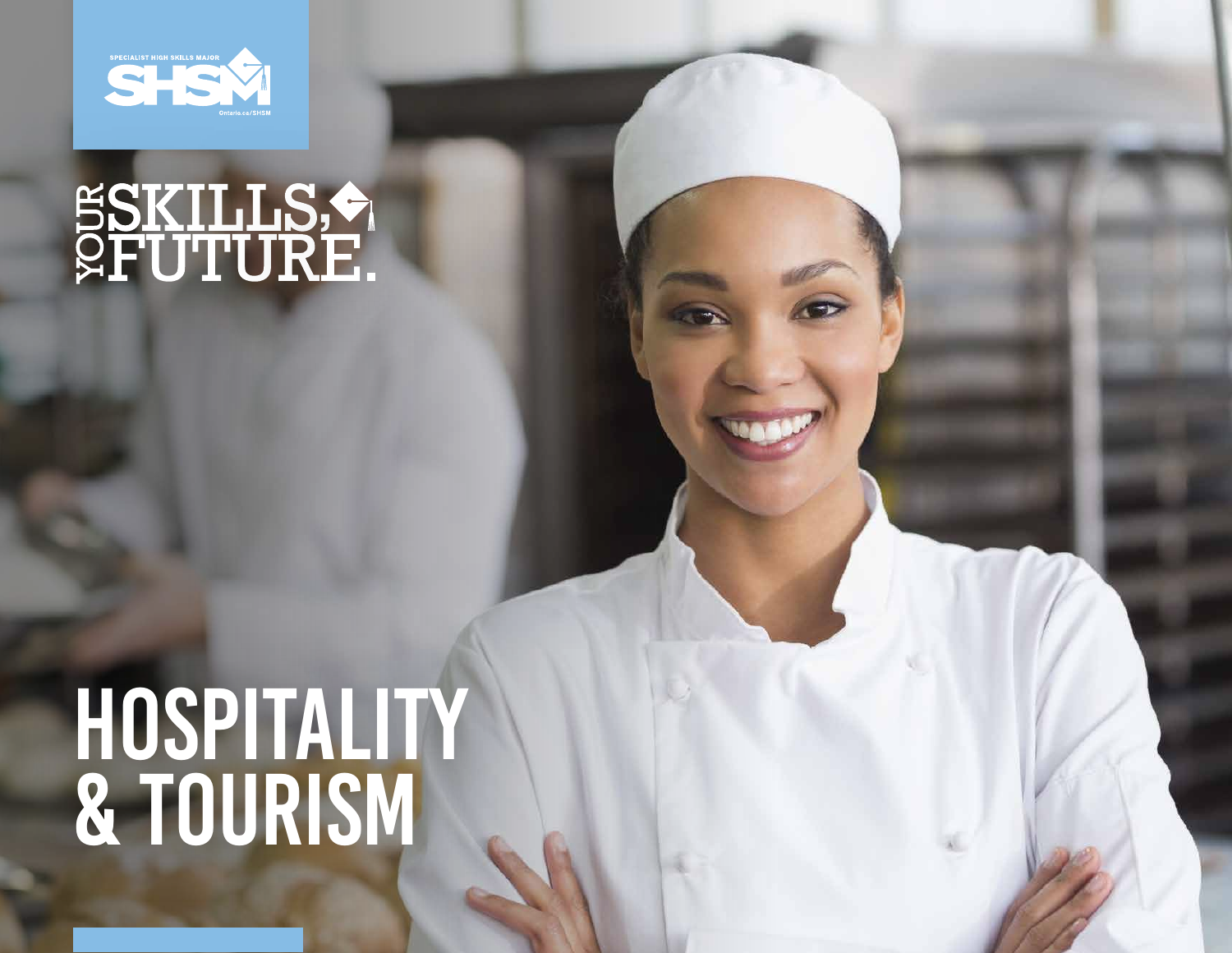## **CREDITS**

#### **Course Package**

Each Specialist High Skills Major (SHSM) program offers students a bundle of eight to ten credits. These courses are regular Ontario secondary school courses that allow students to work towards their Ontario Secondary School Diploma, but have been bundled as the most relevant courses to prepare students for a future in the hospitality and tourism sector.

Two credits in this bundle include cooperative education where students pursue a work placement in a field of interest.

#### **Achievements in the Program**

- **Certifications and Awareness Training:** Students complete selected sector-recognized certifications and training
- **Experiential Learning Opportunities:**
	- Have the opportunity to learn from industry professionals
	- Complete two cooperative education credits and gain work experience in the hospitality and tourism sector
	- See guest speakers and go on field trips to explore careers in hospitality and tourism
- Gain a **Sector-Partnered Experiences** (SPE) component that includes one of the following options: Innovation Creativity and Entrepreneurship (ICE) training; sector-delivered coding; or, sectordelivered mathematical literacy. The SPE will require a six hour activity, delivered with a sector partner and have an experiential and assessment component
- **Reach Ahead Experiences:** Explore the field and postsecondary education opportunities in the hospitality and tourism sector
- Completing the SHSM program prepares students for their pathway to **apprenticeship, college, university or work**



#### **The bundle includes:**

- **Four "major" credits** in hospitality and tourism in Grade 11 and 12
- **Supporting credits:**
	- One English credit in Grade 11 or 12
	- One math credit in Grade 11 or 12
	- One Grade 11 or 12 business studies or science credit
	- Two cooperative education credits to experience life in the hospitality and tourism sector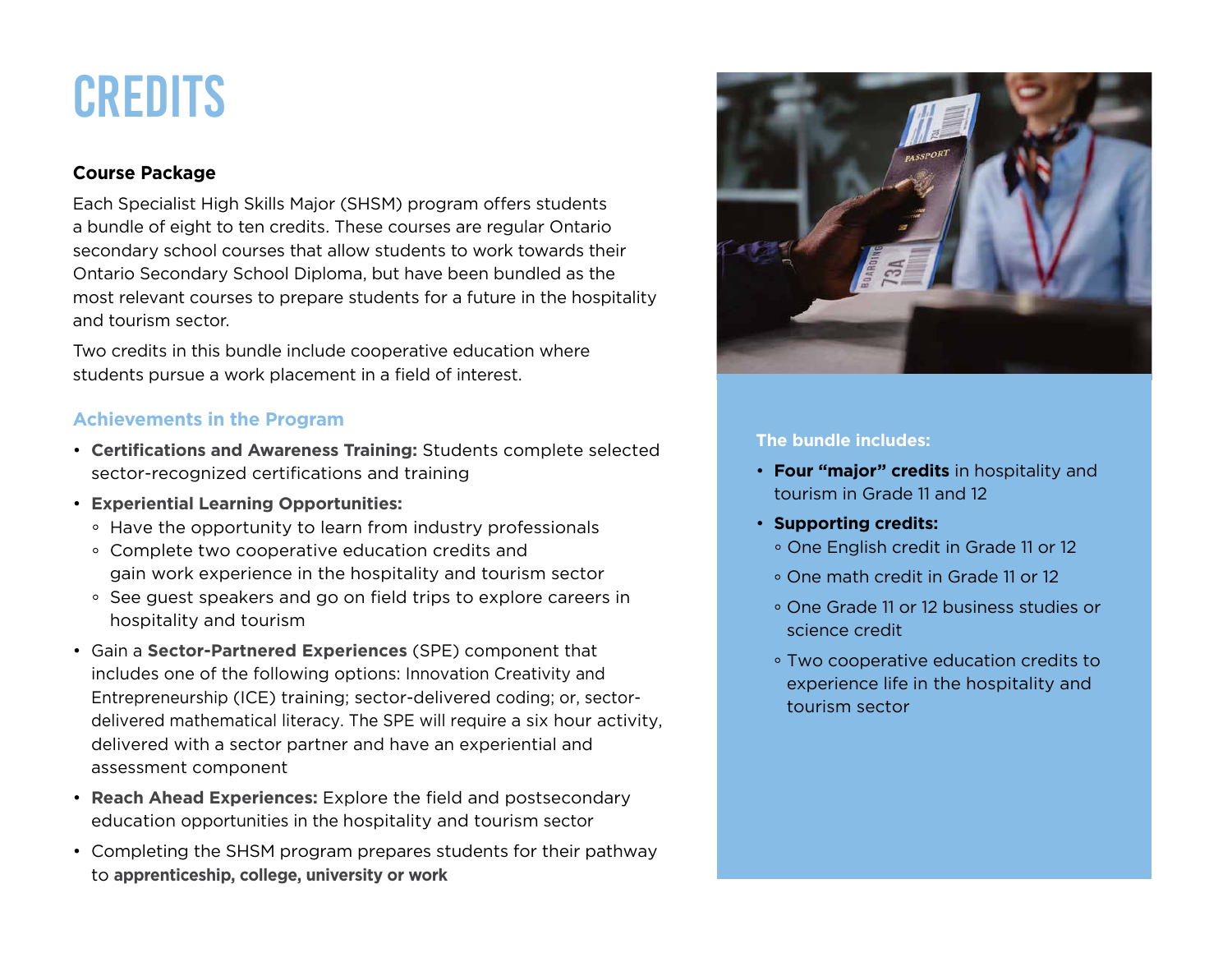## The Experience

#### **Students in the Hospitality and Tourism Specialist High Skills Major program will:**

- Participate in the daily operations of the school cafeteria, catering of community events and marketing menu themes
- Network with industry professionals through field trips, guest speakers and work placements
- Learn about event coordination, marketing strategies, inventory procedures and customer relations
- Develop skills and experience working in the hospitality industry, using industry-related equipment to prepare and serve meals
- Learn about apprenticeship opportunities and how the Ontario Youth Apprenticeship Program (OYAP) works